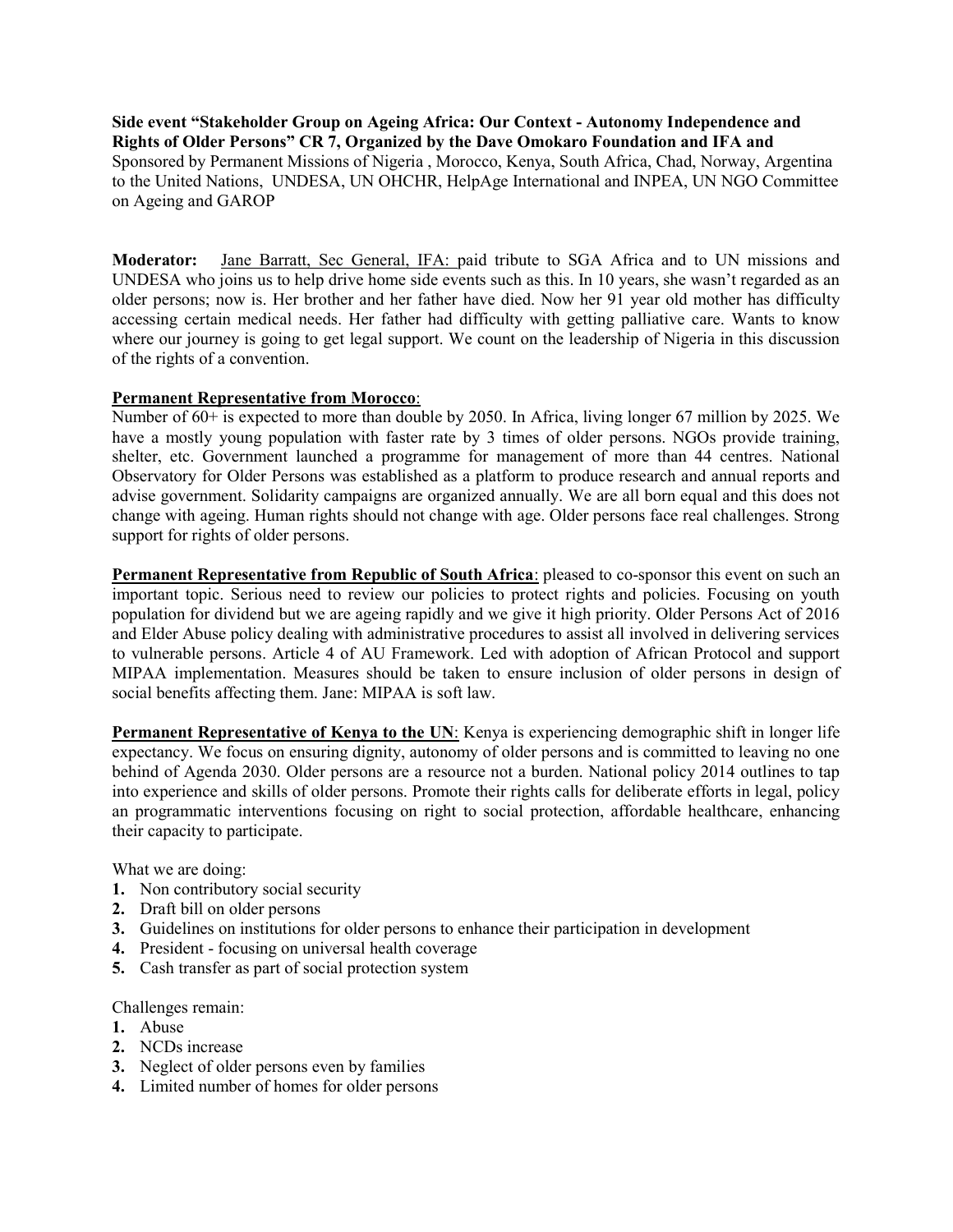Unless we do corrections now, we will be recipients of those challenges in our old age.

Jane: What is the short term investment toward long term contributions of older persons?

### Permanent Mission of Norway:

Sign of success is longer lives of Africans. We are impressed by stories we have heard in past years with African social security systems which benefits all built on an intergenerational compact. Lifelong learning and access to health services are essential as is gender equality for societies. Norway has robust social security system.. New discrimination law forbids discrimination against old age. Ageism is still prevalent. We have a lot to learn from African countries on treating older persons with respect. We need to change some practices and actions.

Jane: We are all ageing in this room and can learn from each other. We are the elders to negotiate and build on the conversation to have a convention.

Permanent Representative of Argentina: (read by a colleague) happy to sponsor this event and are very supportive. Autonomy and independence tomorrow will be reviewed and discussed tomorrow in a normative context to identify common perspectives. Argentina is supporter of rights of older persons and it is crucial to have an international convention. If we want older persons to participate actively in society they must have full rights. We are seeing better participation in this session of the OEWGA and always appreciate of vocal civil society and NHRIs.

Jane: This is about robust discussion together to find solutions. Recognized the efforts of Nigeria.

### Programme:

## Amal Abou Rafeh, UNDESA:

Africa is ageing and will grow old fast. Increase three fold with a 229% increase by 2050. Challenge is for a new narrative on ageing. Do not overlook opportunities that healthy older residents can bring.

She spoke about the value of Africans to create opportunities on SGA Africa Platform; Within 5 months of convening, SGA Africa held the first Africa conference, hosted by Nigeria. 300 participants attended. SGA Africa nominated two candidates to speak at the 2019, 10<sup>th</sup> UN OEWGA. SGA AFrica held a joint event in collaboration at the African Regional Forum in Morocco also within the same dates and time frame. Over half of the 36 new NGOs registered for OEWGA came from Africa. SGA Africa ensures relevance of older persons are taken into account globally not just locally. UNDESA looks forward to working closely with you to strengthen rights of older persons in Africa.

#### Bertha from Tanzania, Good Samaritan Healthy Women's Group:

Tanzania has agreed that older persons are a resource to development of the country and has many policies regional, domestically policies eg on health (directives that help older people) but there are gaps in helping older people to make sure that health issues are taken care of. Directives that older people should be treated for free; there should a room in each health center where older people should go and is well appreciated. Gap: doctor is does not understand ills of older people and assume that it is just due to old age. Medicine is not free and sometimes too expensive. Have some insurance schemes but they don't coverage whole package of treatment. Government has put forward an ID for each older person. The process is going slowly to get it. National ageing policy - families should take of older members but we see changes in life making it difficult for them to be looked after by their families leaving a gap. Older Peoples Council is not in every region or village and there are some areas without them - another gap. Representation of older persons in those councils is not always well. Because of poverty and cultural traditions there are problems especially with older women, some are called witches. Widows have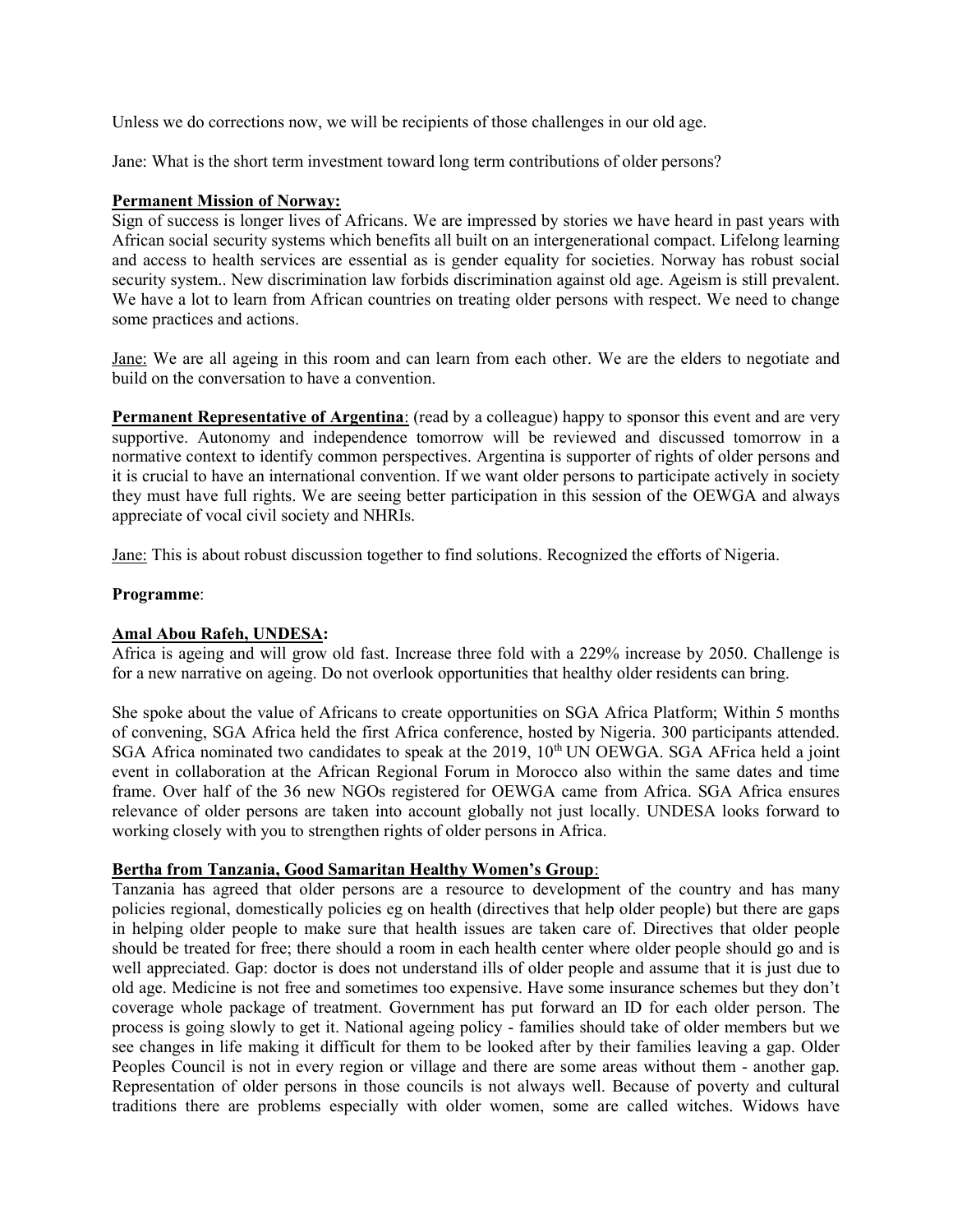problems with living arrangements. Great importance for government to implement what exists in policies.

Jane: this is informal government what is happening. Policies without implementation is useless as is implementation without monitoring. Write your questions with your email in case there is a need for follow up for answers.

## Emem Omakaro, co-chair of SGA Africa and ED of David Omokaro Foundation

Thanked Ambassador from Nigeria for organizing ambassadors representation here today.

Civil society represents older persons constituents and most of us are in that bracket with own experiences. Noted GAROP publication Our Voices, Our Rights based on consultation in 10 countries (7 from Africa) with over 1,000 interviews. They spoke of desire to be able to be free to express themselves and to learn about their rights. She began to wonder about who are these people and what are their rights and how they expressed their dependencies. What caused denial of their rights? Their age? Because they are poor? When did it happen? Is it the structure? After they had contributed so much. What are systemic drivers the vulnerabilities of older persons? When we discuss normative elements, we will be better able to find the regress.

10 sessions of the OEWGA showing that we have faith in the outcome, African member states should understand systematic drivers of vulnerabilities. Human rights are inherent in the nature of man. (UN). The rights is universal and right to autonomy and independence is a component of the 3 documents that make up existing treaties. Look at CRPD, CEDAW, Constitutions. However, there is no legally binding instrument that gives clarity to the nature of rights of older persons and obligations necessary to protect them as do specific conventions for women, children and PWD.

What is needed:

- 1. Need options who to live with? Where?
- 2. Ability to affect how others perceive and manage their opinion you are invisible
- 3. The power to make choices when others overrule them

## Africa

- 1. African Union
- 2. Agenda 2063
- 3. Respect older persons; outcome in later life are influenced by social advantages and disadvantages due to underlying cross sectional social process (no land rights; gender roles not permit ....jobs, avoidance of early marriage, etc.
- 4. Drivers of vulnerabilities: health deficit; lack of income; poor rural infrastructure; norms of reciprocity/obligation of adult children; multi-dimensional poverty/devastating events; lack of decent livelihood/education programs; emergency/humanitarian crisis. Older persons do not want to live with families (near them but not with them) Her doctorate.

Ageism is at the center as is political will to overcome it.

A UN Convention for the Rights of Older Persons is our aim. How soon will that happen?

## Rio Hada, UNHCHR, Geneva

This is an important gathering as a part of overall effort to strengthen momentum this OEWGA to achieve its goal. Applaud efforts of Emem to bring voices of African older persons into this process. Population ageing effects the world. Practical challenges in implementation is rooted in inequality, discrimination, cultures and traditions (which can also support and value the wisdom and voices of older persons). Need a shift and are counting on the ambassadors.